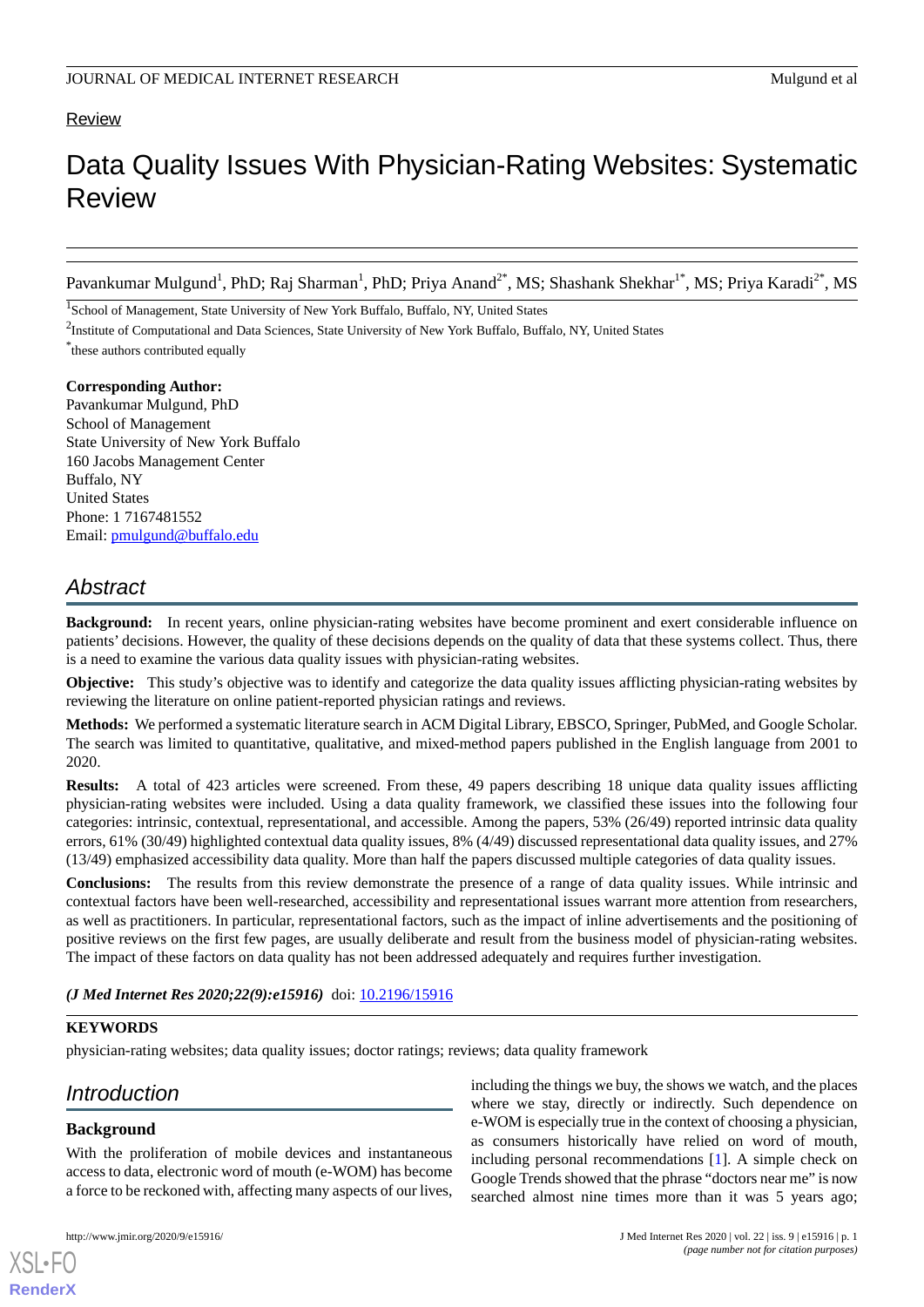therefore, it is not surprising to see a rise in the number and scope of physician-rating websites (PRWs), which are peer-to-peer information-sharing platforms that patients use to share reviews and ratings of their health care providers. National survey data indicated that one in six Americans consult online ratings [[2\]](#page-7-1). More than 30% of consumers compare physicians online before choosing a provider [\[3](#page-7-2)]. Emphasizing the impact of PRWs, one study [\[4](#page-7-3)] noted that 35% of patients selected physicians based on good ratings, while 37% avoided physicians with bad ratings. Another study found that patients consult PRWs as their first step in choosing providers [[5\]](#page-7-4) and that 80% of users trust online physician ratings as much as personal recommendations. Millennials, who account for more than half of PRW consumers, were found to exhibit a different behavior when they were unhappy with their health care services [[6\]](#page-7-5). People aged 65 years or above were more likely to complain to doctors directly, while people aged 18 to 24 years were more likely to tell their friends. This emphasizes the evolution of PRWs into a platform for open and honest communication.

Although PRWs are less popular compared with rating websites in other domains, such as fast-moving consumer goods and e-commerce, they have high potential for growth. However, PRWs historically have lagged behind user expectations [\[7](#page-7-6),[8\]](#page-7-7), and one of the contributing factors is end users' lack of confidence in the data quality of PRWs. Furthermore, such data quality issues assume high importance, as poor data quality could affect consumers' care choices adversely. Previous research has discussed individual issues in specific contexts [[9](#page-7-8)[-57](#page-9-0)]; however, there is a need for a study that presents a holistic perspective by investigating a comprehensive set of data quality issues found in PRWs. This study fills that literature gap by gleaning data quality issues from several previous studies and classifying them based on the data quality framework.

#### **Data Quality Framework**

We used a data quality framework developed by Wang and Strong [[58\]](#page-9-1) to classify data quality issues in PRWs. It was created by considering consumers'perspectives on data quality, which accommodates a broader definition of data quality. Consequently, Wang and Strong defined *data quality* as "data that are fit for use by data consumers." Furthermore, they empirically collected data quality attributes from consumers instead of determining these attributes theoretically or basing

them on expert opinions to identify attributes that emerge from real consumers. They then used two-stage surveys and a two-phase sorting study to develop a hierarchical framework. They captured various data quality attributes, consolidated these attributes into dimensions, and distributed the dimensions across the following categories ([Figure 1\)](#page-2-0): intrinsic data quality (IQ), contextual data quality (CQ), representational data quality (RQ), and accessibility data quality (AQ).

IQ entails dimensions that are inherent to the nature of data, including accuracy, objectivity, reputation, and believability. While information system professionals typically have interpreted IQ to mean accuracy alone, consumers assess IQ broadly by considering other elements, such as reputation, objectivity, and believability of the source. CQ is a measure of data quality within the context of the task at hand. It includes dimensions, such as relevance, value addition, timeliness, and completeness, which are specific to a given situation. Together, RQ and AQ emphasize the role of systems that store the data. RQ underscores the importance of developing interfaces that concisely present data so that they are easy to understand and interpret. AQ focuses on making systems secure to ensure that data are safe and available only to relevant users. This framework also makes pragmatic sense, as consumers' view of "fit for use data" would include data that are accurate, objective, believable, obtained from a reputable source, relevant to a specific task at hand, easy to understand, and accessible to them.

We use this framework because, unlike other frameworks [[59\]](#page-9-2), it accommodates a much broader definition of data quality. In addition, researchers have used it to evaluate the data quality of several customer-centric products, such as online bookstores and auction sites [\[60](#page-9-3)]. It has also been used to study critical factors affecting consumer-purchase behaviors in shopping contexts [[61\]](#page-9-4). In recent years, as e-WOM has gained considerable prominence, some studies have used this framework to examine the impact of data quality on e-WOM [[62\]](#page-9-5). Previous studies have used it to categorize data quality issues with electronic health records [[63\]](#page-10-0). Furthermore, it has been used to study information quality issues on websites in which users, not experts, generate content [\[64\]](#page-10-1). Such an end-user point of view is especially relevant to our research, as most shortlisted studies discussed data quality issues in PRWs from patients' perspective.

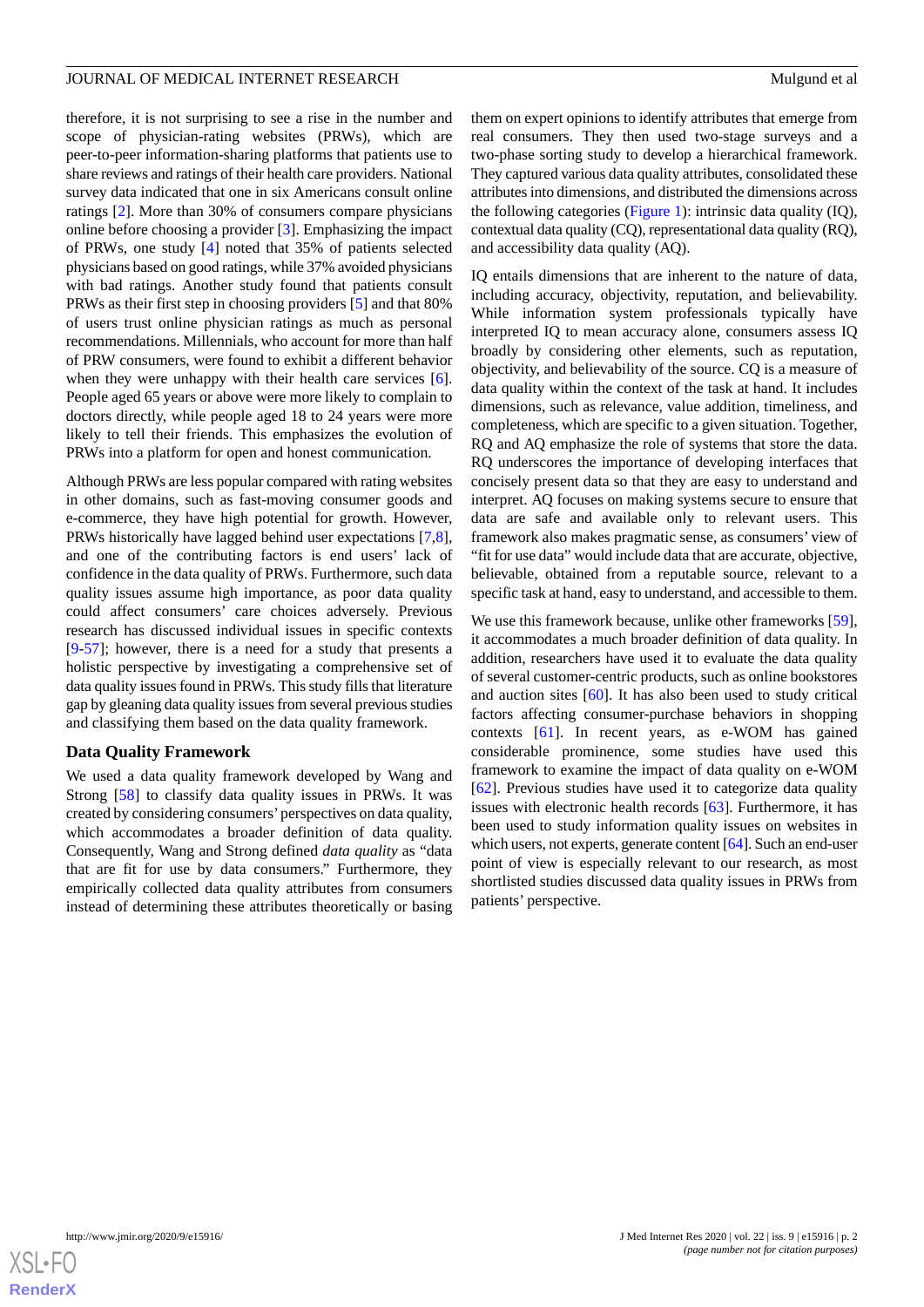<span id="page-2-0"></span>Figure 1. Data quality framework adapted from Wang and Strong [\[58\]](#page-9-1).



## *Methods*

#### **Overview**

The study aimed to collect, analyze, and discuss data quality issues in PRWs based on the data quality framework of Wang and Strong. To accomplish this goal, we developed the following research questions:

<span id="page-2-1"></span>• RQ1: What data quality issues exist in PRWs?

**Figure 2.** Literature search following the PRISMA guidelines. PRW: physician-rating website.



#### **Search Strategy**

We systematically searched for literature published in the past 20 years (between January 1, 2000, and January 1, 2020) using the following databases: ACM Digital Library, EBSCO, Springer, PubMed, and Google Scholar. The searches were performed using the following search terms: ("physician" OR "doctor" OR "provider") AND ("review" OR "rating") AND ("online" OR "internet") AND ("data" OR "quality"). Initially, title, abstract, and index terms were used to screen for published

[XSL](http://www.w3.org/Style/XSL)•FO **[RenderX](http://www.renderx.com/)**

journal articles, conference papers, proceedings, case studies, and book chapters. Two reviewers performed the screening independently. The reviewers met on a regular basis to discuss the inclusion of studies. A third reviewer was consulted when there was disagreement between the reviewers. Furthermore, the reviewers performed hierarchical searches by identifying literature sources through references cited in the shortlisted papers selected from the keyword searches to find additional relevant articles.

Following the Preferred Reporting Items for Systematic Reviews and Meta-Analyses (PRISMA) guidelines [[65](#page-10-2),[66\]](#page-10-3), we performed a systematic literature review [\(Figure 2](#page-2-1)).

RQ3: Which data quality issues have been addressed, and which ones warrant attention from researchers and

to the Wang and Strong framework?

practitioners?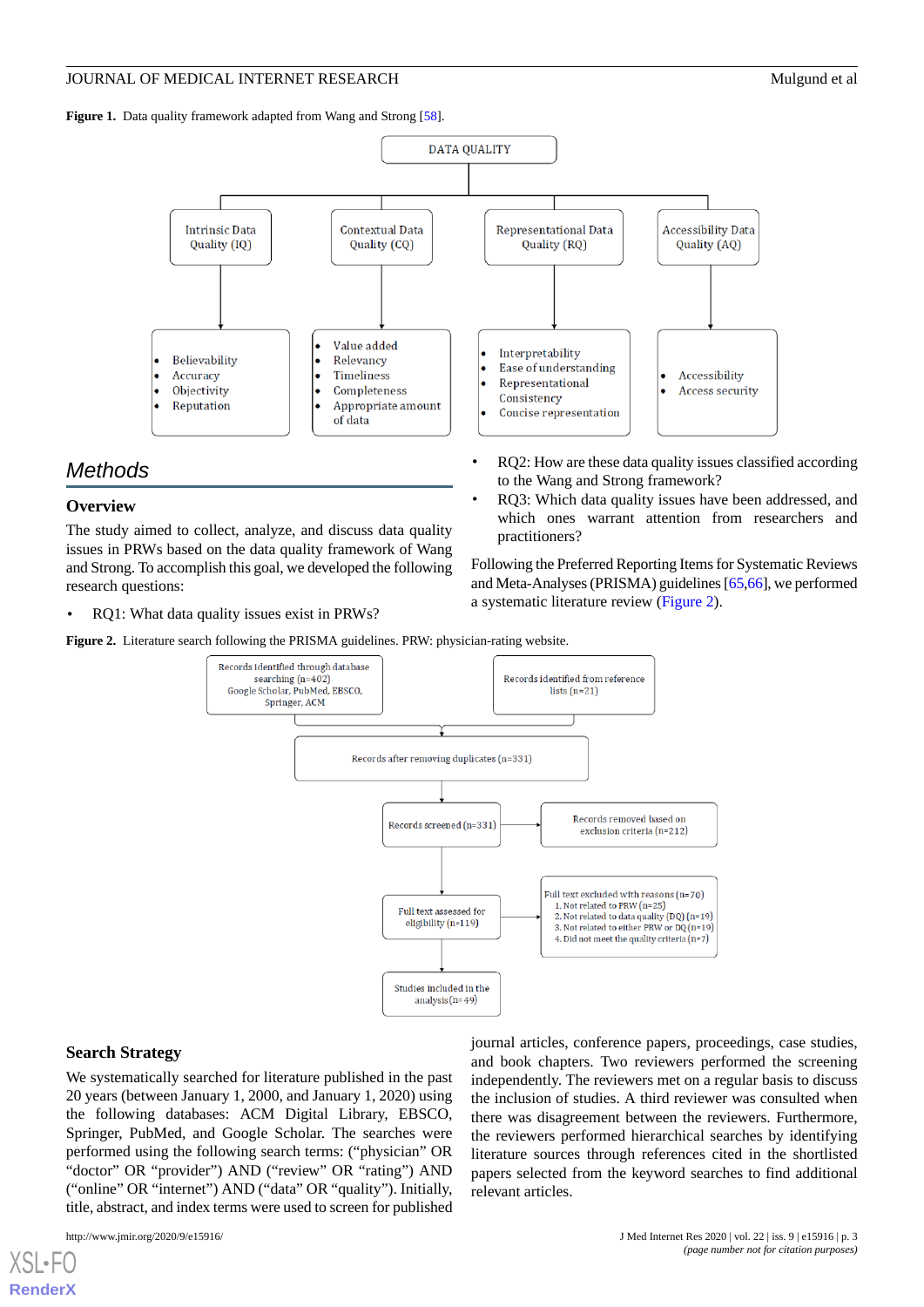#### **Inclusion and Exclusion Criteria**

*Physician quality* is an elusive concept to measure, as it means different things to different stakeholders. Health care professionals and policymakers have developed a plethora of clinical and process-quality measures to address the challenge of evaluating physician quality. Some well-known examples of such quality indicators include the risk-adjusted mortality rate [[67\]](#page-10-4), 30-day readmission rate  $[68]$  $[68]$ , and percentage of patients receiving recommended preventive care. Although such clinical measures of quality are critical to improving the quality of care, they emphasize the process of care, not individual physicians' quality. Furthermore, these measures are neither easy to access nor simple to understand. They also do not place high emphasis on patients' perceptions of care quality. Owing to this lack of agreed-upon, meaningful, and readily available objective data on individual clinician performance, patients end up relying on other patients for recommendations.

PRWs fill this void by providing a platform on which patients can evaluate physicians based on their experiences; however, these ratings and reviews are individual patients' subjective opinions and may not be indicative of physicians' clinical quality. Thus, it is possible that a poorly rated physician has provided the correct or best treatment. Some studies argue that patients are not well-suited to evaluate physician quality because of the information asymmetry between patients and care providers [\[69](#page-10-6)]. In addition, several studies emphasize that ratings and reviews of patients are not correlated to clinical measures of physician quality [\[70](#page-10-7)[,71](#page-10-8)]. Despite these shortcomings, PRWs have surged in popularity and have become instrumental in shaping prospective patients' opinions. Individuals also use

them to make crucial decisions, such as selecting a provider, because just as in any other consumer service business, customers' perceptions impact revenue.

Therefore, in this paper, we focused on physician quality from patients' perspectives, as captured by PRWs. Prior studies that examined data quality of patient-reported reviews and ratings were included in this literature review. Studies were excluded from this review if they (1) focused primarily on clinical quality measures that health care providers or public health agencies reported; (2) examined data quality issues that are not related to public PRWs (eg, papers that catered to paid websites, such as Castle Connolly, were excluded from this review); (3) were not available as full text in the final search; (4) were not written in English; and (5) were white papers, reports, abstracts only, letters, or commentaries.

#### **Data Extraction, Synthesis, and Evaluation**

A Google document was created for data extraction. For each chosen study, the data collected included the title, author, year, country, abstract, study type, and number of participants. We assessed the selected studies'quality based on the criteria listed in [Table 1](#page-3-0). The quality criteria were developed using guidelines specified by *the Cochrane Handbook for Systematic Reviews* [[72\]](#page-10-9) and the report "Guidelines for performing systematic literature reviews in software engineering" [\[73](#page-10-10)]. Two reviewers independently assessed every included study by assigning "Yes," "No," or "Cannot tell" scores to each criterion. Only studies that received a "Yes" on all criteria were included in this review. A senior researcher was consulted for a resolution if there was disagreement between the reviewers.

<span id="page-3-0"></span>Table 1. Quality criteria for the included studies.

| Identifier     | Issue                                                                              |
|----------------|------------------------------------------------------------------------------------|
| C <sub>1</sub> | Does the article clearly show the purpose of the research?                         |
| C <sub>2</sub> | Does the article adequately provide the literature review, background, or context? |
| C <sub>3</sub> | Does the article present the related work with regard to the main contribution?    |
| C <sub>4</sub> | Does the article have a clear description of the research methodology?             |
| C <sub>5</sub> | Does the article include research results?                                         |
| C <sub>6</sub> | Does the article present a conclusion related to the research objectives?          |
| C <sub>7</sub> | Does the article recommend future research directions or improvements?             |

## *Results*

#### **Characteristics of Reviewed Studies**

We included 49 papers published between 2009 and 2019. Among these, 28 articles were identified through the initial search and additional 21 articles meeting the study criteria were identified by reviewing the reference lists of those articles. The list of included papers is presented in [Multimedia Appendix 1](#page-7-9). We identified 18 unique data quality issues that afflict PRWs and classified these issues into four categories based on the data quality framework. In recent years, PRWs have captured the research community's attention as evidenced by a surge in publications in the past 5 years. More than 71% (35/49) of the papers used quantitative methods to test their research

hypotheses, 22% (11/49) adopted qualitative methods, and 6% (3/49) leveraged mixed methods. Healthgrades (n=12), RateMDs  $(n=8)$ , Vitals  $(n=7)$ , and Jameda  $(n=4)$  were the most targeted PRWs, while other sites, such as Zocdoc, Press Ganey, and Healthcare Reviews, were not examined as much. Three studies compared PRWs with business directory and review sites such as Yelp. In addition, several studies collected data from multiple PRWs to compare their results across different rating websites. Altogether, 26 articles focused on issues relating to IQ, while 30 discussed CQ concerns. Four articles emphasized RQ errors, and 13 were related to AQ challenges. Around half (26/49) the included studies focused on more than one type of data quality issue.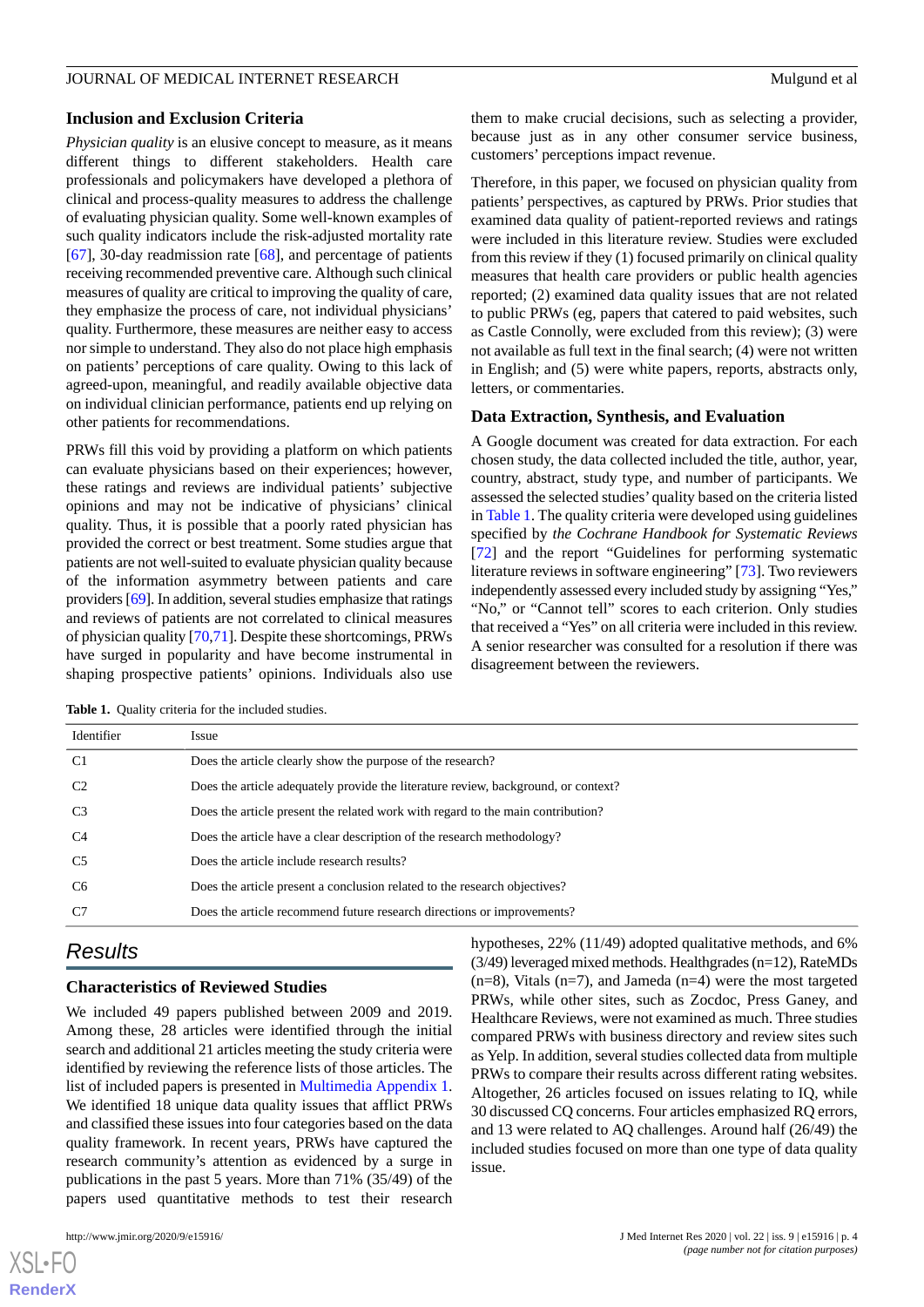## *Discussion*

#### **Principal Findings**

Consistent with this study's goals, we discuss different data quality issues in a narrative format based on the four types of issues specified in the data quality framework.

#### *IQ Issues*

As presented in [Table 2](#page-4-0), we discuss intrinsic data quality issues based on the following dimensions: accuracy, objectivity, believability, and reputation. The main hurdle affecting the accuracy of reviews and rating data was the glaring absence of negative ratings. A prior study highlighted the absence of negative ratings by empirically showing that physicians with low patient-perceived quality were less likely to be rated. Although a positive correlation between online ratings and

physician quality was found, the association was the strongest for the medium segment. While the ratings were not sensitive for high-quality physicians, there were fewer ratings for physicians at the lower end of the quality distribution [\[9](#page-7-8)].

Another study showed the presence of ubiquitous high ratings for interventional radiologists, with mean ratings ranging from 4.3 to 4.5 on a five-point scale [\[10](#page-7-10)]. This lack of negative ratings was not only limited to interventional radiologists, but also spanned other medical specialties. Several studies corroborated this finding by noting that the average physician rating across all specialties was consistently very positive [\[11](#page-7-11)[-16](#page-7-12)]. Sparse negative ratings could also be attributed to legal restrictions on entering negative feedback in some countries, such as Switzerland. However, this dearth of negative ratings adversely affects overall opinions about data quality greatly.

<span id="page-4-0"></span>**Table 2.** Intrinsic data quality issues.

| <i>Issues</i>                                                                                                                                                                    | Dimension                    | Citations          |
|----------------------------------------------------------------------------------------------------------------------------------------------------------------------------------|------------------------------|--------------------|
| Ratings were either positive or extremely positive, with a notable absence of negative ratings.                                                                                  | Accuracy and objectivity     | $[9-16]$           |
| A significant number of ratings contained extreme values, typically in the form of a dichotomous distri-<br>bution of the minimum and maximum values.                            | Objectivity                  | $[9, 17 - 19]$     |
| A significant number of reviews contained emotionally charged comments, implying a lack of objectiv-<br>ity in the reviews.                                                      | Objectivity                  | $[20-22]$          |
| Online ratings were less sensitive to physician quality at the high end of quality distribution, implying<br>the presence of the halo effect.                                    | Objectivity                  | [9, 23, 24]        |
| Some physician-rating websites did not ensure ratings' accuracy by allowing anonymous ratings that<br>were not entirely believable.                                              | Believability                | [18, 20, 25, 26]   |
| Some sites allowed premium-paying physicians to hide up to three negative comments.                                                                                              | Believability and reputation | [18, 27, 28]       |
| Physicians were more likely to trust patient-experience surveys that health systems issued, whereas patients<br>were more likely to trust ratings found on independent websites. | The data source's reputation | $\lceil 29 \rceil$ |

Several research studies [[9](#page-7-8)[,17](#page-7-13)-[19\]](#page-8-0) questioned the objectivity of review and rating data by uncovering the high presence of extreme ratings, such as one- or five-star ratings. Extreme ratings do not represent a balanced view and are usually an impulsive response to an emotional trigger. Other studies [\[20](#page-8-1)[-22](#page-8-2)] further corroborated these findings by revealing the presence of emotionally charged review comments. On one hand, physicians with low perceived quality were hardly rated; thus, a single negative review had a disproportionate impact on the overall rating. On the other hand, physicians with several reviews incurred no relevant impact from a negative rating on overall numbers owing to relatively few negative ratings. Two studies also highlighted the presence of the halo effect [\[23](#page-8-3),[24\]](#page-8-4). One found that higher ratings were associated with marketing strategies that the physicians employed. It also discovered that physicians' online presence greatly impacted their ratings. This phenomenon demonstrates the susceptibility of reviews and ratings to external factors, such as marketing and promotion, casting serious doubt on the credibility of the data.

Other studies [\[18](#page-8-5),[20,](#page-8-1)[25](#page-8-6)] examined data quality challenges that emerge when users can rate physicians anonymously. Anonymity exposes information to manipulation from sources such as competition, slanderers, and biased friends. The effect of anonymous ratings cascades into a relevant issue when the

[XSL](http://www.w3.org/Style/XSL)•FO **[RenderX](http://www.renderx.com/)**

number of genuine negative ratings is small, as is the case with PRWs. An excellent example of such abuse of PRWs is found in how antiabortion groups deliberately target physicians working in abortion clinics with libelous comments and negative ratings under the veneer of anonymity [[26\]](#page-8-7).

Several business models of PRWs also skew the believability of ratings and review information by providing physicians with premium subscriptions having an option to hide up to three negative comments [[27](#page-8-8)[,28](#page-8-9)]. The hidden negative reviews may mislead consumers who are usually unaware of the business models of PRWs. Several researchers also questioned the ethics of hiding up to three negative ratings when, on average, there were less than three negative physician ratings [[18\]](#page-8-5).

#### *RQ Issues*

As presented in [Table 3](#page-5-0), RQ emphasizes clear representation and includes dimensions such as interpretability, ease of understanding, representational consistency, and conciseness. Of all data quality issues, the ones related to RQ are the most insidious, as even an accurate data set can lead to misleading conclusions if representation is not appropriate. One study observed how users can be influenced by the mere repositioning of positive reviews to the first few pages, as most users read initial reviews more than subsequent ones. The same study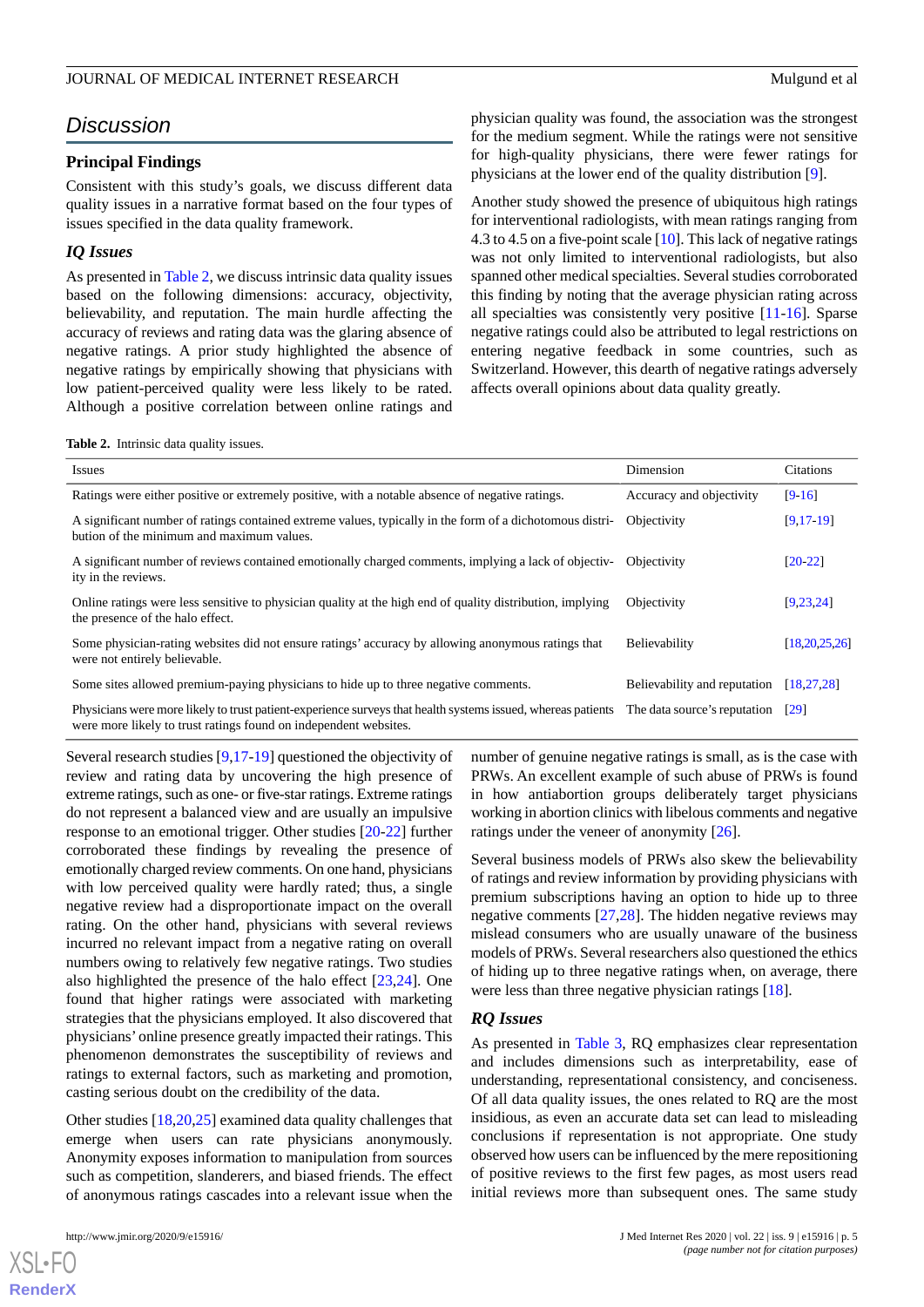examined the negative impact of placing poor ratings at the top of the profile page [\[25](#page-8-6)]. Furthermore, researchers have argued that the five-point scale that PRWs use is an imperfect proxy for physician quality [\[30](#page-8-11),[31\]](#page-8-12) as the difference between a rating of 4.8 and 4.9 might be too small to be meaningful from an end

<span id="page-5-0"></span>

|  | <b>Table 3.</b> Representational data quality issues. |  |  |  |
|--|-------------------------------------------------------|--|--|--|
|--|-------------------------------------------------------|--|--|--|

| <b>Issues</b>                                                                                                                                                                                    | Dimension                         | Citations                    |
|--------------------------------------------------------------------------------------------------------------------------------------------------------------------------------------------------|-----------------------------------|------------------------------|
| The five-point scale used for measuring physician quality did not have the finer granularity needed to<br>highlight the minor differences in physician quality.                                  | Interpretability                  | [30,31]                      |
| The positioning of positive reviews and rating data on the first few pages greatly impacted patient per-<br>ceptions.                                                                            | Representational consisten-<br>cy | $\lceil 25 \rceil$           |
| Every physician-rating website used different underlying scales to measure the effectiveness of the<br>physicians. Therefore, interpreting results across different physicians can be difficult. | Interpretability                  | $\left\lceil 32\right\rceil$ |

overcome.

#### *CQ Issues*

As presented in [Table 4](#page-5-1), CQ examines issues in the context of the task at hand. For this paper, the task is assumed to be patient decision making in terms of choosing a provider by analyzing ratings and reviews. Several data quality issues plagued this dimension. The most fundamental concern stemmed from the need for an appropriate amount of data to make meaningful decisions. One critical issue in this segment was the nonexistence of ratings and reviews for most of the physicians. Several papers [\[22](#page-8-2),[23](#page-8-3)[,33](#page-8-14)-[37\]](#page-8-15) found that more than half of the physicians had no ratings or reviews. They also argued that no meaningful decisions could be made with the unavailability of data for such a considerable volume of physicians. Another related threat to CQ was the low volume of reviews and ratings. One study [\[23](#page-8-3)] noted that 57% of the doctors received only one to three ratings. Such low volumes cast doubts on the ratings' credibility, especially when sites allow anonymous ratings. Previous research showed that users did not trust the rating and review data, and sought information from alternative sources until a minimum number of ratings was available. Thus, it should come as no surprise that multiple prior studies on e-WOM in other domains, such as e-commerce, found that high volumes lend more credence to rating and review data. Furthermore, data analysis showed that early negative reviews beget more negative reviews [[25\]](#page-8-6). At the same time, doctors

with great initial reviews might continue to benefit from these reviews, even if their clinical quality has declined over the years.

user's perspective. These RQ issues seem to be more deliberate than the other data issues and result from the business or revenue model of PRWs. Thus, they may be more challenging to

A nuanced challenge to CQ emerged from the underlying factors used to compute ratings and reviews. One study [[51\]](#page-9-6) compared the factors between two sites, one from the United States and another from Germany. They found that German PRWs focused on parameters that measure physician characteristics, while American sites focused on the entire clinical process, including registration, clinical pathways, and staff behaviors. Typically, most PRWs include wait times, staff behaviors, follow-ups, and ease of making appointments, some of which are not under physicians' direct control. In addition, these factors may not be truly representative of physician quality. Some studies suggested taking reviews and ratings with a "grain of salt," as the ratings reflected patients' perceptions and did not objectively measure physician quality.

Furthermore, patients might not be able to assess a wide range of physician attributes owing to information asymmetry between physicians and patients. Some studies have discussed the possibilities of bringing both patient perspectives and clinical quality measures together to enhance CQ [[38\]](#page-8-16). The ease of decision-making from a user's perspective defines the essence of CQ. Such a user perspective was affected adversely when a low degree of correlation existed among different physician review websites [[44,](#page-9-7)[48](#page-9-8)[-51](#page-9-6)], as users may not know which websites to trust.

| <b>Issues</b>                                                                                                                                                                                                                                                | Dimension                  | <b>Citations</b>     |
|--------------------------------------------------------------------------------------------------------------------------------------------------------------------------------------------------------------------------------------------------------------|----------------------------|----------------------|
| There was a low volume of reviews and ratings, with more than half the physicians having less<br>than one to three ratings.                                                                                                                                  | Appropriate amount of data | [22, 23, 33, 37]     |
| Physician-rating websites captured patient perceptions of physician quality; they did not capture<br>and present objective measures of quality, such as Physician Quality Reporting System (PQRS)<br>ratings for physicians or risk-adjusted mortality rate. | Objectivity completeness   | [29.31.38.39]        |
| Positive ratings were based on factors, such as ease of getting an appointment, short wait times, Relevance<br>and staff behaviors, that did not directly represent physician characteristics.                                                               |                            | $[21-23, 29, 41-46]$ |
| Higher ratings were associated with marketing strategies that physicians employed, such as sig-<br>nificant online presence and promotion of satisfied patients' reviews.                                                                                    | Objectivity relevance      | [40, 43, 47]         |
| There was a low degree of correlation among online websites on surgeon ratings.                                                                                                                                                                              | Value addition             | [44, 48, 51]         |

<span id="page-5-1"></span>**Table 4.** Contextual data quality issues.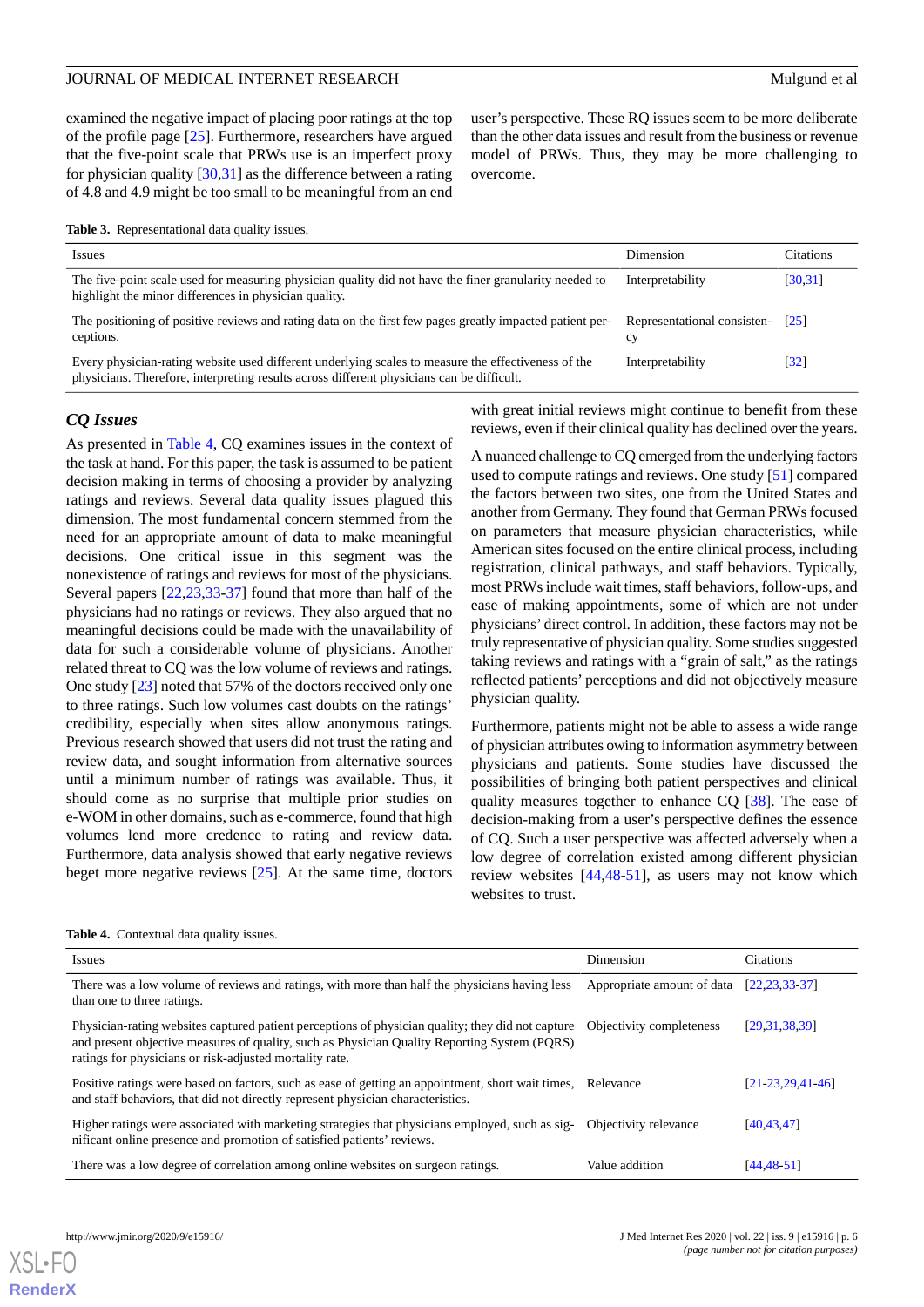#### *AQ Issues*

As presented in [Table 5,](#page-6-0) AQ focuses on the dimensions ease of access and security of access. While PRWs are afflicted by only a limited set of accessibility challenges, some issues warrant further discussion. First, while the internet may be accessible universally, we must consider socioeconomic and psychographic barriers to the accessibility of PRWs [\[53](#page-9-13)]. Typically, tech-savvy people with reasonable income and education use PRWs. Several studies noted that PRWs did not represent the opinions of elderly people, who comprise the largest consumer segment for health care services. Second, the number of ratings and reviews that physicians received depended on their specialty. One study noted that physicians in specialties that warranted high

interaction with patients, such as obstetrics and gynecology, were more likely to be rated, while other specialties, such as pathology, were less likely to be rated [[54\]](#page-9-14).

Several studies found that the maturity level of PRWs was not uniform across countries. While PRWs have been adopted widely in the United States, the United Kingdom, and Canada, they were at an early stage of adoption in other countries, such as Australia [\[34](#page-8-20)], Switzerland [\[55](#page-9-15)], Lithuania [\[56\]](#page-9-16), and Germany [[57\]](#page-9-0). Data quality issues with PRWs in these countries were more pronounced when compared with other nations. Furthermore, accessibility issues emerged owing to legal and regulatory challenges. For instance, Switzerland provides physicians with a legal option to have negative reviews deleted.

<span id="page-6-0"></span>**Table 5.** Accessibility data quality issues.

| <i>Issues</i>                                                                                                                                                                                                                                                                                                         | Dimension                                  | Citations        |
|-----------------------------------------------------------------------------------------------------------------------------------------------------------------------------------------------------------------------------------------------------------------------------------------------------------------------|--------------------------------------------|------------------|
| The frequency and volume of ratings varied greatly based on physician specialty; therefore, some spe-<br>cialists' ratings might not have been easily accessible.                                                                                                                                                     | Ease of accessibility                      | [21.52]          |
| Even though the internet was widely accessible, financial and social access barriers had to be considered. Accessibility<br>Such barriers include income, culture, gender, and age. The effective use of physician-rating websites<br>remained primarily dependent on users' cognitive and intellectual capabilities. |                                            | [37, 51, 53, 54] |
| The maturity of physician-rating websites was inconsistent across countries. Physician-rating websites<br>were in the early stage of adoption, with very few ratings in many countries, such as Lithuania and<br>Australia.                                                                                           | Appropriate amount of data<br>completeness | [34.49.53.57]    |

#### **Opportunities for Future Research**

In this review, the key observation was the lack of emphasis on RQ and AQ issues in prior research. Most studies highlighted IQ and CQ issues, which are foundational to achieving other types of data quality. Although the number of papers published on RQ [[30-](#page-8-11)[32](#page-8-13)] and AQ [[55](#page-9-15)[-57](#page-9-0)] issues has increased in recent years, more research is warranted on these issues.

Specifically, the misleading impact of inline advertisements and the effect from framing reviews differently warrant further investigation. Furthermore, while the application of data analytic methods has surged considerably, there is a conspicuous absence of studies that have examined the impact of different kinds of visualizations of rating and review data on patient decision-making. Similarly, machine learning and predictive analytic methods could well be used to forecast future physician ratings. Such studies could educate physicians further on strategies to improve their future ratings. Another observation is the need to examine the impact of physician reviews and ratings on providers' revenue or insurance payments. Understanding this impact can help explain physicians' behaviors and motivations.

Relatively few studies have discussed the use of data analytics, machine learning, and other statistical methods to identify and distinguish fake reviews from genuine ones. The development of such mechanisms can substantially enhance the quality of review and rating data. Further, data privacy laws, such as General Data Protection Regulation (GDPR), can potentially impact the quality of review and rating data adversely. More research is warranted to examine the impact of these regulations on accessibility data quality.

#### **Limitations**

This systematic review has several limitations. The first is associated with the methodology used to select studies. Relatively few (n=49) studies were included, based on the selection criteria that the authors set. Five databases were searched to select studies. Other databases potentially could have yielded additional studies. Furthermore, while the authors performed due diligence in execution, the search was limited to the set of selected keywords. It is possible that some relevant studies were not identified owing to keyword mismatches or title differences and, therefore, were not included in the review.

Second, we only included articles written in the English language, and business models can vary greatly among geographical locations, depending on existing practices, cultures, and regulations. We tried to find literature from diverse geographical areas, but few studies were accessible to us owing to limitations caused by language barriers and the extent of research in other geographical areas. Furthermore, we did not include non–peer-reviewed sources, such as white papers and dissertations. It is possible that relevant information from such sources could have influenced our findings.

#### **Conclusion**

This paper contributes to a better understanding of data quality issues in PRWs by highlighting several vital challenges that these issues pose. The paper acknowledges the tremendous potential that PRWs have in transforming health care by being the voice of consumers and increasing the transparency of health care processes. However, this study showed that data quality challenges present relevant hurdles to the realization of these benefits. The impact of these data quality issues will only surge as millennials base their decisions on PRW data.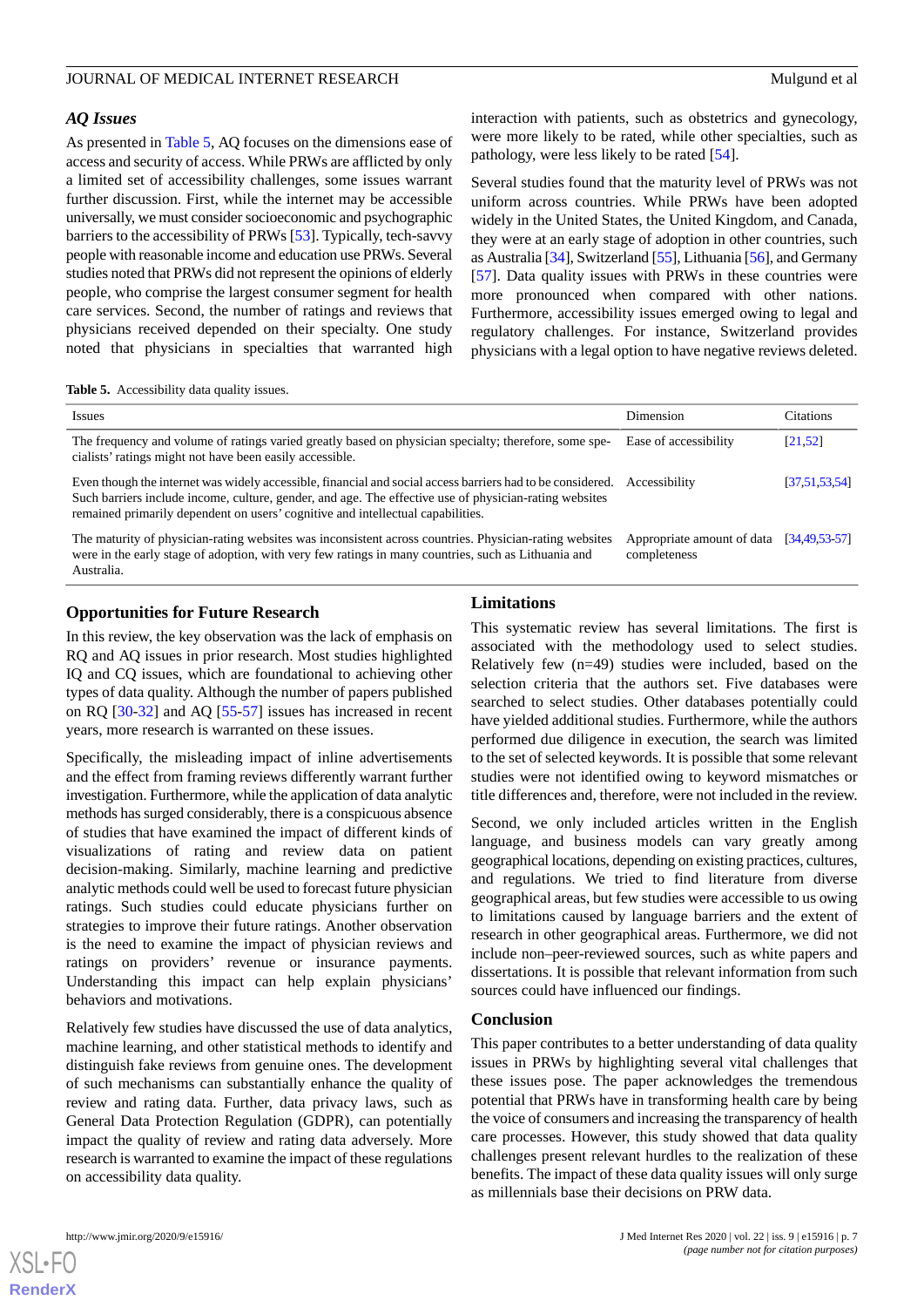Historically, IQ and CQ factors have been principal sources of data quality issues, and many researchers have studied them extensively. However, RQ and AQ factors warrant more research. In particular, RQ factors, such as the impact of inline advertisements and the positioning of positive reviews on the first few pages, are usually deliberate and result from the business or revenue model of PRWs. In addition, data privacy regulations, such as GDPR in the European Union and California Consumer Privacy Act (CCPA) in California, may greatly

impact PRWs. More research is needed to understand their implications. Furthermore, the effect of cultural factors (eg, in some cultures, speaking negatively about authority figures is viewed as inappropriate), though relevant, was not considered, as it is under-addressed in the literature. Future innovations and research are needed to address these emerging data quality issues. We hope that this study's results inspire professionals and researchers to develop PRWs that are more robust and do not have many data quality issues.

#### **Conflicts of Interest**

<span id="page-7-9"></span>None declared.

#### **Multimedia Appendix 1**

List of all included studies. [[XLSX File \(Microsoft Excel File\), 33 KB](https://jmir.org/api/download?alt_name=jmir_v22i9e15916_app1.xlsx&filename=644c7a1765684e15c6ff0ab7be487fef.xlsx)-[Multimedia Appendix 1\]](https://jmir.org/api/download?alt_name=jmir_v22i9e15916_app1.xlsx&filename=644c7a1765684e15c6ff0ab7be487fef.xlsx)

#### <span id="page-7-1"></span><span id="page-7-0"></span>**References**

- 1. Tu H, Lauer J. Word of mouth and physician referrals still drive health care provider choice. Res Brief 2008 Dec(9):1-8. [Medline: [19054900](http://www.ncbi.nlm.nih.gov/entrez/query.fcgi?cmd=Retrieve&db=PubMed&list_uids=19054900&dopt=Abstract)]
- <span id="page-7-3"></span><span id="page-7-2"></span>2. Fox S. Vagal afferent controls of feeding: a possible role for gastrointestinal BDNF. Clin Auton Res 2013 Feb;23(1):15-31. [doi: [10.1007/s10286-012-0170-x](http://dx.doi.org/10.1007/s10286-012-0170-x)] [Medline: [22717678\]](http://www.ncbi.nlm.nih.gov/entrez/query.fcgi?cmd=Retrieve&db=PubMed&list_uids=22717678&dopt=Abstract)
- <span id="page-7-4"></span>3. Fox S, Purcell K. Chronic Disease and the Internet. Pew Research Center. 2010. URL: [https://www.pewresearch.org/internet/](https://www.pewresearch.org/internet/2010/03/24/chronic-disease-and-the-internet/) [2010/03/24/chronic-disease-and-the-internet/](https://www.pewresearch.org/internet/2010/03/24/chronic-disease-and-the-internet/) [accessed 2020-09-21]
- <span id="page-7-5"></span>4. Hanauer DA, Zheng K, Singer DC, Gebremariam A, Davis MM. Public awareness, perception, and use of online physician rating sites. JAMA 2014 Feb 19;311(7):734-735. [doi: [10.1001/jama.2013.283194\]](http://dx.doi.org/10.1001/jama.2013.283194) [Medline: [24549555\]](http://www.ncbi.nlm.nih.gov/entrez/query.fcgi?cmd=Retrieve&db=PubMed&list_uids=24549555&dopt=Abstract)
- <span id="page-7-6"></span>5. Findlay SD. Consumers' Interest In Provider Ratings Grows, And Improved Report Cards And Other Steps Could Accelerate Their Use. Health Aff (Millwood) 2016 Apr;35(4):688-696. [doi: [10.1377/hlthaff.2015.1654\]](http://dx.doi.org/10.1377/hlthaff.2015.1654) [Medline: [27044970](http://www.ncbi.nlm.nih.gov/entrez/query.fcgi?cmd=Retrieve&db=PubMed&list_uids=27044970&dopt=Abstract)]
- <span id="page-7-7"></span>6. Ellimoottil C, Leichtle S, Wright C, Fakhro A, Arrington A, Chirichella T, et al. Online physician reviews: the good, the bad and the ugly. Bull Am Coll Surg 2013 Sep;98(9):34-39. [Medline: [24455818](http://www.ncbi.nlm.nih.gov/entrez/query.fcgi?cmd=Retrieve&db=PubMed&list_uids=24455818&dopt=Abstract)]
- <span id="page-7-8"></span>7. Bidmon S, Elshiewy O, Terlutter R, Boztug Y. What Patients Value in Physicians: Analyzing Drivers of Patient Satisfaction Using Physician-Rating Website Data. J Med Internet Res 2020 Feb 03;22(2):e13830 [[FREE Full text\]](https://www.jmir.org/2020/2/e13830/) [doi: [10.2196/13830\]](http://dx.doi.org/10.2196/13830) [Medline: [32012063](http://www.ncbi.nlm.nih.gov/entrez/query.fcgi?cmd=Retrieve&db=PubMed&list_uids=32012063&dopt=Abstract)]
- <span id="page-7-10"></span>8. Murphy GP, Radadia KD, Breyer BN. Online physician reviews: is there a place for them? RMHP 2019 May; Volume 12:85-89. [doi: [10.2147/rmhp.s170381\]](http://dx.doi.org/10.2147/rmhp.s170381)
- <span id="page-7-11"></span>9. Gao GG, McCullough JS, Agarwal R, Jha AK. A changing landscape of physician quality reporting: analysis of patients' online ratings of their physicians over a 5-year period. J Med Internet Res 2012 Feb 24;14(1):e38 [\[FREE Full text\]](https://www.jmir.org/2012/1/e38/) [doi: [10.2196/jmir.2003](http://dx.doi.org/10.2196/jmir.2003)] [Medline: [22366336](http://www.ncbi.nlm.nih.gov/entrez/query.fcgi?cmd=Retrieve&db=PubMed&list_uids=22366336&dopt=Abstract)]
- 10. Kadry B, Chu LF, Kadry B, Gammas D, Macario A. Analysis of 4999 online physician ratings indicates that most patients give physicians a favorable rating. J Med Internet Res 2011 Nov 16;13(4):e95 [\[FREE Full text\]](https://www.jmir.org/2011/4/e95/) [doi: [10.2196/jmir.1960\]](http://dx.doi.org/10.2196/jmir.1960) [Medline: [22088924](http://www.ncbi.nlm.nih.gov/entrez/query.fcgi?cmd=Retrieve&db=PubMed&list_uids=22088924&dopt=Abstract)]
- 11. Emmert M, Meier F. An analysis of online evaluations on a physician rating website: evidence from a German public reporting instrument. J Med Internet Res 2013 Aug 06;15(8):e157 [\[FREE Full text\]](https://www.jmir.org/2013/8/e157/) [doi: [10.2196/jmir.2655](http://dx.doi.org/10.2196/jmir.2655)] [Medline: [23919987](http://www.ncbi.nlm.nih.gov/entrez/query.fcgi?cmd=Retrieve&db=PubMed&list_uids=23919987&dopt=Abstract)]
- 12. Emmert M, Halling F, Meier F. Evaluations of dentists on a German physician rating Website: an analysis of the ratings. J Med Internet Res 2015 Jan 12;17(1):e15 [[FREE Full text](https://www.jmir.org/2015/1/e15/)] [doi: [10.2196/jmir.3830](http://dx.doi.org/10.2196/jmir.3830)] [Medline: [25582914\]](http://www.ncbi.nlm.nih.gov/entrez/query.fcgi?cmd=Retrieve&db=PubMed&list_uids=25582914&dopt=Abstract)
- <span id="page-7-12"></span>13. Black E, Thompson L, Saliba H, Dawson K, Black NM. An analysis of healthcare providers' online ratings. Inform Prim Care 2009 Dec 01;17(4):249-253 [\[FREE Full text\]](http://hijournal.bcs.org/index.php/jhi/article/view/744) [doi: [10.14236/jhi.v17i4.744\]](http://dx.doi.org/10.14236/jhi.v17i4.744) [Medline: [20359403](http://www.ncbi.nlm.nih.gov/entrez/query.fcgi?cmd=Retrieve&db=PubMed&list_uids=20359403&dopt=Abstract)]
- <span id="page-7-13"></span>14. Orhurhu MS, Chu R, Claus L, Roberts J, Salisu B, Urits I, et al. Neuropathic Pain and Sickle Cell Disease: a Review of Pharmacologic Management. Curr Pain Headache Rep 2020 Jul 24;24(9):52-86. [doi: [10.1007/s11916-020-00885-5](http://dx.doi.org/10.1007/s11916-020-00885-5)] [Medline: [32705357](http://www.ncbi.nlm.nih.gov/entrez/query.fcgi?cmd=Retrieve&db=PubMed&list_uids=32705357&dopt=Abstract)]
- 15. Kirkpatrick W, Abboudi J, Kim N, Medina J, Maltenfort M, Seigerman D, et al. An Assessment of Online Reviews of Hand Surgeons. Arch Bone Jt Surg 2017 May;5(3):139-144 [\[FREE Full text\]](http://europepmc.org/abstract/MED/28656160) [Medline: [28656160](http://www.ncbi.nlm.nih.gov/entrez/query.fcgi?cmd=Retrieve&db=PubMed&list_uids=28656160&dopt=Abstract)]
- 16. López A, Detz A, Ratanawongsa N, Sarkar U. What patients say about their doctors online: a qualitative content analysis. J Gen Intern Med 2012 Jun 4;27(6):685-692 [[FREE Full text\]](http://europepmc.org/abstract/MED/22215270) [doi: [10.1007/s11606-011-1958-4](http://dx.doi.org/10.1007/s11606-011-1958-4)] [Medline: [22215270](http://www.ncbi.nlm.nih.gov/entrez/query.fcgi?cmd=Retrieve&db=PubMed&list_uids=22215270&dopt=Abstract)]
- 17. Pike CW, Zillioux J, Rapp D. Online Ratings of Urologists: Comprehensive Analysis. J Med Internet Res 2019 Jul 02;21(7):e12436 [\[FREE Full text](https://www.jmir.org/2019/7/e12436/)] [doi: [10.2196/12436\]](http://dx.doi.org/10.2196/12436) [Medline: [31267982\]](http://www.ncbi.nlm.nih.gov/entrez/query.fcgi?cmd=Retrieve&db=PubMed&list_uids=31267982&dopt=Abstract)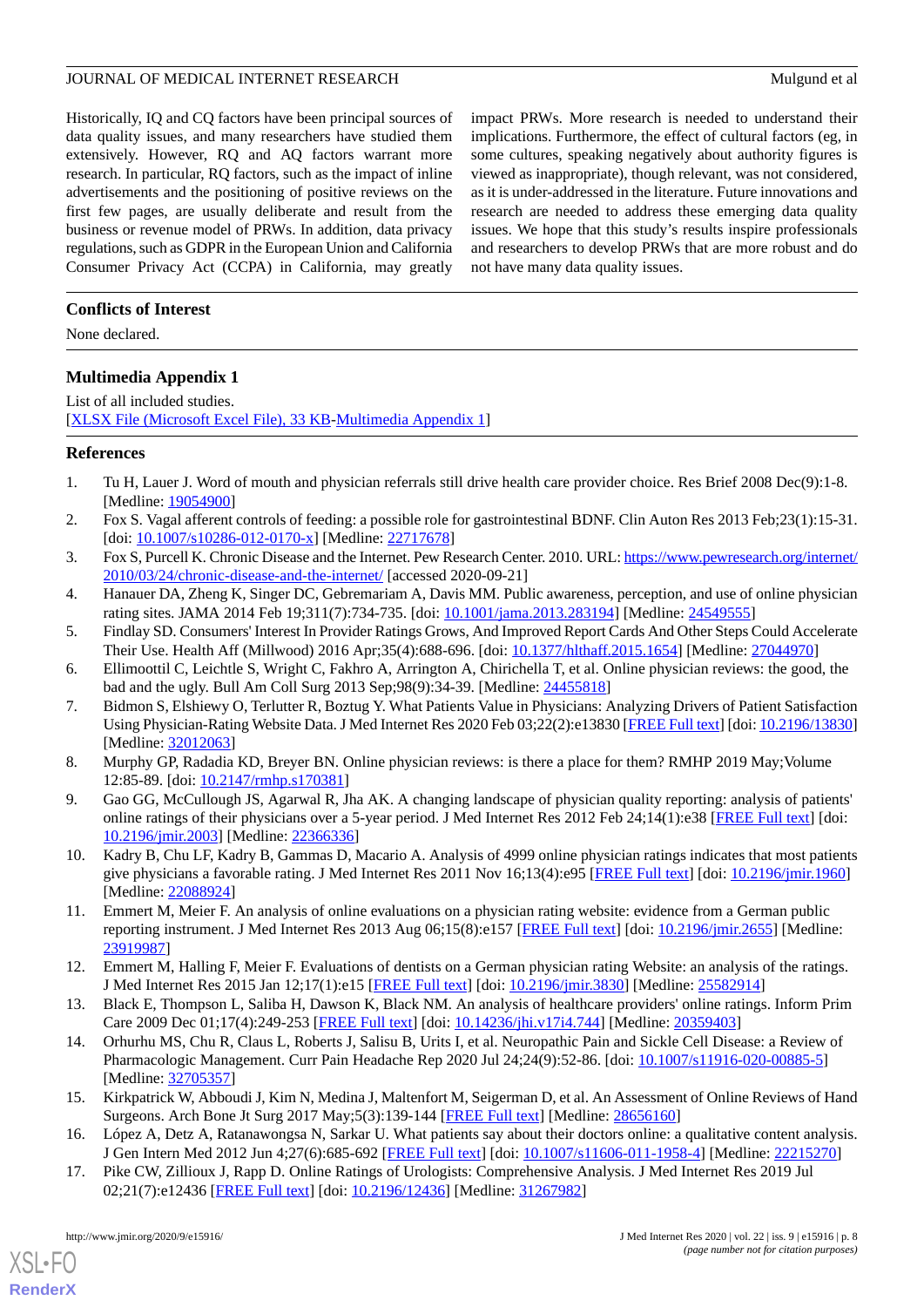#### JOURNAL OF MEDICAL INTERNET RESEARCH Mulgund et al.

- <span id="page-8-5"></span>18. Samora JB, Lifchez SD, Blazar PE, American Society for Surgery of the Hand EthicsProfessionalism Committee. Physician-Rating Web Sites: Ethical Implications. J Hand Surg Am 2016 Jan;41(1):104-10.e1. [doi: [10.1016/j.jhsa.2015.05.034\]](http://dx.doi.org/10.1016/j.jhsa.2015.05.034) [Medline: [26304734\]](http://www.ncbi.nlm.nih.gov/entrez/query.fcgi?cmd=Retrieve&db=PubMed&list_uids=26304734&dopt=Abstract)
- <span id="page-8-1"></span><span id="page-8-0"></span>19. Mostaghimi A, Crotty BH, Landon BE. The availability and nature of physician information on the internet. J Gen Intern Med 2010 Nov;25(11):1152-1156 [\[FREE Full text\]](http://europepmc.org/abstract/MED/20544300) [doi: [10.1007/s11606-010-1425-7](http://dx.doi.org/10.1007/s11606-010-1425-7)] [Medline: [20544300\]](http://www.ncbi.nlm.nih.gov/entrez/query.fcgi?cmd=Retrieve&db=PubMed&list_uids=20544300&dopt=Abstract)
- 20. Wallace BC, Paul MJ, Sarkar U, Trikalinos TA, Dredze M. A large-scale quantitative analysis of latent factors and sentiment in online doctor reviews. J Am Med Inform Assoc 2014;21(6):1098-1103 [\[FREE Full text\]](http://europepmc.org/abstract/MED/24918109) [doi: [10.1136/amiajnl-2014-002711](http://dx.doi.org/10.1136/amiajnl-2014-002711)] [Medline: [24918109](http://www.ncbi.nlm.nih.gov/entrez/query.fcgi?cmd=Retrieve&db=PubMed&list_uids=24918109&dopt=Abstract)]
- <span id="page-8-18"></span><span id="page-8-2"></span>21. Carbonell G, Brand M. Choosing a Physician on Social Media: Comments and Ratings of Users are More Important than the Qualification of a Physician. International Journal of Human–Computer Interaction 2017 Aug 03;34(2):117-128. [doi: [10.1080/10447318.2017.1330803\]](http://dx.doi.org/10.1080/10447318.2017.1330803)
- <span id="page-8-3"></span>22. Kizawa Y. Leveraging online patient reviews to improve quality of care: art-specific insights for practice administrators and physicians. Fertility and Sterility 2017 Sep;108(3):e112. [doi: [10.1016/j.fertnstert.2017.07.343\]](http://dx.doi.org/10.1016/j.fertnstert.2017.07.343)
- <span id="page-8-4"></span>23. Hao H, Zhang K, Wang W, Gao G. A tale of two countries: International comparison of online doctor reviews between China and the United States. Int J Med Inform 2017 Mar;99:37-44. [doi: [10.1016/j.ijmedinf.2016.12.007\]](http://dx.doi.org/10.1016/j.ijmedinf.2016.12.007) [Medline: [28118920](http://www.ncbi.nlm.nih.gov/entrez/query.fcgi?cmd=Retrieve&db=PubMed&list_uids=28118920&dopt=Abstract)]
- <span id="page-8-6"></span>24. Obele CC, Duszak R, Hawkins CM, Rosenkrantz AB. What Patients Think About Their Interventional Radiologists: Assessment Using a Leading Physician Ratings Website. J Am Coll Radiol 2017 May;14(5):609-614. [doi: [10.1016/j.jacr.2016.10.013](http://dx.doi.org/10.1016/j.jacr.2016.10.013)] [Medline: [28017529\]](http://www.ncbi.nlm.nih.gov/entrez/query.fcgi?cmd=Retrieve&db=PubMed&list_uids=28017529&dopt=Abstract)
- <span id="page-8-7"></span>25. Li S, Feng B, Chen M, Bell RA. Physician review websites: effects of the proportion and position of negative reviews on readers' willingness to choose the doctor. J Health Commun 2015 Apr;20(4):453-461. [doi: [10.1080/10810730.2014.977467\]](http://dx.doi.org/10.1080/10810730.2014.977467) [Medline: [25749406](http://www.ncbi.nlm.nih.gov/entrez/query.fcgi?cmd=Retrieve&db=PubMed&list_uids=25749406&dopt=Abstract)]
- <span id="page-8-9"></span><span id="page-8-8"></span>26. Davis MM, Hanauer DA. Online Measures of Physician Performance: Moving Beyond Aggregation to Integration. JAMA 2017 Jun 13;317(22):2325-2326. [doi: [10.1001/jama.2017.3979](http://dx.doi.org/10.1001/jama.2017.3979)] [Medline: [28609521\]](http://www.ncbi.nlm.nih.gov/entrez/query.fcgi?cmd=Retrieve&db=PubMed&list_uids=28609521&dopt=Abstract)
- <span id="page-8-10"></span>27. Merrell JG, Levy BH, Johnson DA. Patient assessments and online ratings of quality care: a "wake-up call" for providers. Am J Gastroenterol 2013 Nov;108(11):1676-1685. [doi: [10.1038/ajg.2013.112](http://dx.doi.org/10.1038/ajg.2013.112)] [Medline: [24192941](http://www.ncbi.nlm.nih.gov/entrez/query.fcgi?cmd=Retrieve&db=PubMed&list_uids=24192941&dopt=Abstract)]
- 28. Gordon HS. Consider Embracing the Reviews from Physician Rating Websites. J Gen Intern Med 2017 Jun;32(6):599-600 [[FREE Full text](http://europepmc.org/abstract/MED/28299603)] [doi: [10.1007/s11606-017-4036-8\]](http://dx.doi.org/10.1007/s11606-017-4036-8) [Medline: [28299603](http://www.ncbi.nlm.nih.gov/entrez/query.fcgi?cmd=Retrieve&db=PubMed&list_uids=28299603&dopt=Abstract)]
- <span id="page-8-11"></span>29. Haskins IN, Krpata DM, Rosen MJ, Perez AJ, Tastaldi L, Butler RS, et al. Online Surgeon Ratings and Outcomes in Hernia Surgery: An Americas Hernia Society Quality Collaborative Analysis. J Am Coll Surg 2017 Nov;225(5):582-589. [doi: [10.1016/j.jamcollsurg.2017.08.007\]](http://dx.doi.org/10.1016/j.jamcollsurg.2017.08.007) [Medline: [28838868](http://www.ncbi.nlm.nih.gov/entrez/query.fcgi?cmd=Retrieve&db=PubMed&list_uids=28838868&dopt=Abstract)]
- <span id="page-8-12"></span>30. Murphy GP, Awad MA, Osterberg EC, Gaither TW, Chumnarnsongkhroh T, Washington SL, et al. Web-Based Physician Ratings for California Physicians on Probation. J Med Internet Res 2017 Aug 22;19(8):e254 [\[FREE Full text\]](https://www.jmir.org/2017/8/e254/) [doi: [10.2196/jmir.7488](http://dx.doi.org/10.2196/jmir.7488)] [Medline: [28830852](http://www.ncbi.nlm.nih.gov/entrez/query.fcgi?cmd=Retrieve&db=PubMed&list_uids=28830852&dopt=Abstract)]
- <span id="page-8-14"></span><span id="page-8-13"></span>31. Meszmer N, Jaegers L, Schöffski O, Emmert M. [Do online ratings reflect structural differences in healthcare? The example of German physician-rating websites]. Z Evid Fortbild Qual Gesundhwes 2018 Apr;131-132:73-80. [doi: [10.1016/j.zefq.2017.11.007\]](http://dx.doi.org/10.1016/j.zefq.2017.11.007) [Medline: [29331281\]](http://www.ncbi.nlm.nih.gov/entrez/query.fcgi?cmd=Retrieve&db=PubMed&list_uids=29331281&dopt=Abstract)
- <span id="page-8-20"></span>32. Rothenfluh F, Schulz PJ. Content, Quality, and Assessment Tools of Physician-Rating Websites in 12 Countries: Quantitative Analysis. J Med Internet Res 2018 Jun 14;20(6):e212 [\[FREE Full text\]](https://www.jmir.org/2018/6/e212/) [doi: [10.2196/jmir.9105\]](http://dx.doi.org/10.2196/jmir.9105) [Medline: [29903704\]](http://www.ncbi.nlm.nih.gov/entrez/query.fcgi?cmd=Retrieve&db=PubMed&list_uids=29903704&dopt=Abstract)
- 33. Carbonell G, Meshi D, Brand M. The Use of Recommendations on Physician Rating Websites: The Number of Raters Makes the Difference When Adjusting Decisions. Health Commun 2019 Nov;34(13):1653-1662. [doi: [10.1080/10410236.2018.1517636\]](http://dx.doi.org/10.1080/10410236.2018.1517636) [Medline: [30222006\]](http://www.ncbi.nlm.nih.gov/entrez/query.fcgi?cmd=Retrieve&db=PubMed&list_uids=30222006&dopt=Abstract)
- 34. Atkinson S. Current status of online rating of Australian doctors. Aust. J. Prim. Health 2014;20(3):222. [doi: [10.1071/py14056\]](http://dx.doi.org/10.1071/py14056)
- <span id="page-8-15"></span>35. McLennan S, Strech D, Reimann S. Developments in the Frequency of Ratings and Evaluation Tendencies: A Review of German Physician Rating Websites. J Med Internet Res 2017 Aug 25;19(8):e299 [[FREE Full text](https://www.jmir.org/2017/8/e299/)] [doi: [10.2196/jmir.6599](http://dx.doi.org/10.2196/jmir.6599)] [Medline: [28842391](http://www.ncbi.nlm.nih.gov/entrez/query.fcgi?cmd=Retrieve&db=PubMed&list_uids=28842391&dopt=Abstract)]
- <span id="page-8-16"></span>36. McLennan S, Strech D, Kahrass H. Why are so few patients rating their physicians on German physician rating websites? A qualitative study. BMC Health Serv Res 2018 Aug 29;18(1):670 [\[FREE Full text\]](https://bmchealthservres.biomedcentral.com/articles/10.1186/s12913-018-3492-0) [doi: [10.1186/s12913-018-3492-0\]](http://dx.doi.org/10.1186/s12913-018-3492-0) [Medline: [30157842](http://www.ncbi.nlm.nih.gov/entrez/query.fcgi?cmd=Retrieve&db=PubMed&list_uids=30157842&dopt=Abstract)]
- <span id="page-8-19"></span><span id="page-8-17"></span>37. Gilbert K, Hawkins CM, Hughes DR, Patel K, Gogia N, Sekhar A, et al. Physician rating websites: do radiologists have an online presence? J Am Coll Radiol 2015 Aug;12(8):867-871. [doi: [10.1016/j.jacr.2015.03.039\]](http://dx.doi.org/10.1016/j.jacr.2015.03.039) [Medline: [26250980\]](http://www.ncbi.nlm.nih.gov/entrez/query.fcgi?cmd=Retrieve&db=PubMed&list_uids=26250980&dopt=Abstract)
- 38. Bardach NS, Asteria-Peñaloza R, Boscardin WJ, Dudley RA. The relationship between commercial website ratings and traditional hospital performance measures in the USA. BMJ Qual Saf 2013 Mar; 22(3):194-202 [\[FREE Full text\]](http://europepmc.org/abstract/MED/23178860) [doi: [10.1136/bmjqs-2012-001360\]](http://dx.doi.org/10.1136/bmjqs-2012-001360) [Medline: [23178860\]](http://www.ncbi.nlm.nih.gov/entrez/query.fcgi?cmd=Retrieve&db=PubMed&list_uids=23178860&dopt=Abstract)
- 39. Gray BM, Vandergrift JL, Gao G, McCullough JS, Lipner RS. Website ratings of physicians and their quality of care. JAMA Intern Med 2015 Feb;175(2):291-293. [doi: [10.1001/jamainternmed.2014.6291\]](http://dx.doi.org/10.1001/jamainternmed.2014.6291) [Medline: [25437252](http://www.ncbi.nlm.nih.gov/entrez/query.fcgi?cmd=Retrieve&db=PubMed&list_uids=25437252&dopt=Abstract)]
- 40. Trehan SK, DeFrancesco CJ, Nguyen JT, Charalel RA, Daluiski A. Online Patient Ratings of Hand Surgeons. J Hand Surg Am 2016 Jan; 41(1): 98-103. [doi: 10.1016/j.jhsa. 2015.10.006] [Medline: [26710742\]](http://www.ncbi.nlm.nih.gov/entrez/query.fcgi?cmd=Retrieve&db=PubMed&list_uids=26710742&dopt=Abstract)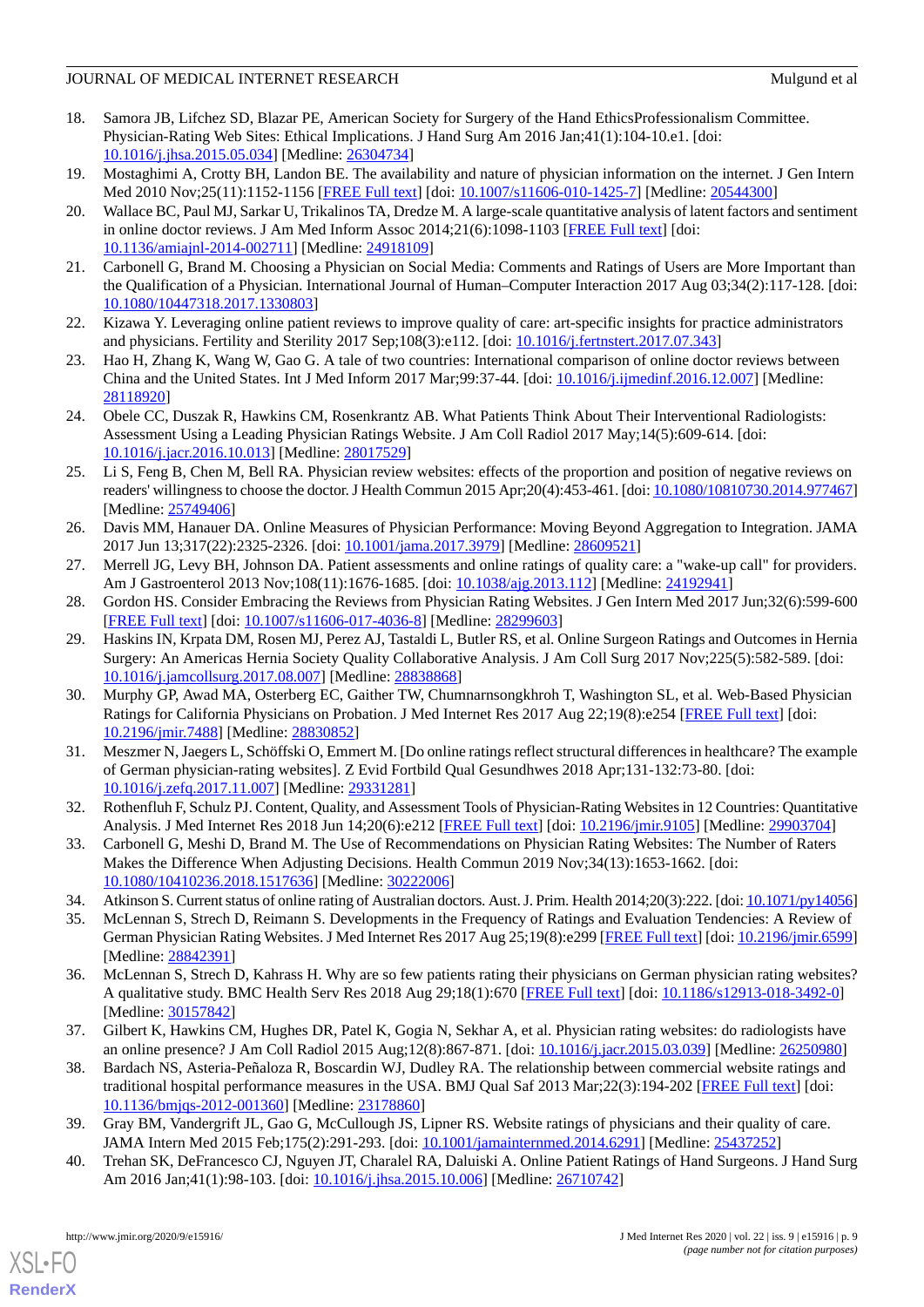#### JOURNAL OF MEDICAL INTERNET RESEARCH Mulgund et al.

- <span id="page-9-9"></span>41. Donnally CJ, Roth ES, Li DJ, Maguire JA, McCormick JR, Barker GP, et al. Analysis of Internet Review Site Comments for Spine Surgeons. SPINE 2018;43(24):1725-1730. [doi: [10.1097/brs.0000000000002740](http://dx.doi.org/10.1097/brs.0000000000002740)]
- 42. Saifee D, Bardhan I, Zheng Z. Do Online Reviews of Physicians Reflect Healthcare Outcomes? In: Chen H, Zeng D, Karahanna E, Bardhan I, editors. Smart Health. ICSH 2017. Lecture Notes in Computer Science. Cham: Springer; Jun 26, 2017:161-168.
- <span id="page-9-11"></span>43. Liu X, Guo X, Wu H, Vogel D. Doctor's Effort Influence on Online Reputation and Popularity. In: Zheng X, Zeng D, Chen H, Zhang Y, Xing C, Neill DB, editors. Smart Health. ICSH 2014. Lecture Notes in Computer Science. Cham: Springer; 2014:111-126.
- <span id="page-9-7"></span>44. Nwachukwu BU, Adjei J, Trehan SK, Chang B, Amoo-Achampong K, Nguyen JT, et al. Rating a Sports Medicine Surgeon's "Quality" in the Modern Era: an Analysis of Popular Physician Online Rating Websites. HSS J 2016 Oct;12(3):272-277 [[FREE Full text](http://europepmc.org/abstract/MED/27703422)] [doi: [10.1007/s11420-016-9520-x\]](http://dx.doi.org/10.1007/s11420-016-9520-x) [Medline: [27703422](http://www.ncbi.nlm.nih.gov/entrez/query.fcgi?cmd=Retrieve&db=PubMed&list_uids=27703422&dopt=Abstract)]
- <span id="page-9-10"></span>45. Li S, Lee-Won RJ, McKnight J. Effects of Online Physician Reviews and Physician Gender on Perceptions of Physician Skills and Primary Care Physician (PCP) Selection. Health Commun 2019 Oct;34(11):1250-1258. [doi: [10.1080/10410236.2018.1475192\]](http://dx.doi.org/10.1080/10410236.2018.1475192) [Medline: [29792519\]](http://www.ncbi.nlm.nih.gov/entrez/query.fcgi?cmd=Retrieve&db=PubMed&list_uids=29792519&dopt=Abstract)
- <span id="page-9-12"></span>46. Haug M, Gewald H. Are Friendly and Competent the Same?: The Role of the Doctor-Patient Relationship in Physician Ratings. In: SIGMIS-CPR'18: Proceedings of the 2018 ACM SIGMIS Conference on Computers and People Research. 2018 Jun Presented at: 2018 ACM SIGMIS Conference on Computers and People Research; June 18, 2018; Buffalo, New York p. 157. [doi: [10.1145/3209626.3209734\]](http://dx.doi.org/10.1145/3209626.3209734)
- <span id="page-9-8"></span>47. Prabhu A, Randhawa S, Clump D, Heron D, Beriwal S. What Do Patients Think About Their Radiation Oncologists? An Assessment of Online Patient Reviews on Healthgrades. Cureus 2018 Feb 06;10(2):e2165 [[FREE Full text](http://europepmc.org/abstract/MED/29644154)] [doi: [10.7759/cureus.2165](http://dx.doi.org/10.7759/cureus.2165)] [Medline: [29644154](http://www.ncbi.nlm.nih.gov/entrez/query.fcgi?cmd=Retrieve&db=PubMed&list_uids=29644154&dopt=Abstract)]
- <span id="page-9-18"></span>48. Calixto NE, Chiao W, Durr ML, Jiang N. Factors Impacting Online Ratings for Otolaryngologists. Ann Otol Rhinol Laryngol 2018 Aug;127(8):521-526. [doi: [10.1177/0003489418778062\]](http://dx.doi.org/10.1177/0003489418778062) [Medline: [29882425](http://www.ncbi.nlm.nih.gov/entrez/query.fcgi?cmd=Retrieve&db=PubMed&list_uids=29882425&dopt=Abstract)]
- 49. Patel S, Cain R, Neailey K, Hooberman L. Public Awareness, Usage, and Predictors for the Use of Doctor Rating Websites: Cross-Sectional Study in England. J Med Internet Res 2018 Jul 25;20(7):e243 [\[FREE Full text\]](https://www.jmir.org/2018/7/e243/) [doi: [10.2196/jmir.9523\]](http://dx.doi.org/10.2196/jmir.9523) [Medline: [30045831](http://www.ncbi.nlm.nih.gov/entrez/query.fcgi?cmd=Retrieve&db=PubMed&list_uids=30045831&dopt=Abstract)]
- <span id="page-9-6"></span>50. McGrath RJ, Priestley JL, Zhou Y, Culligan PJ. The Validity of Online Patient Ratings of Physicians: Analysis of Physician Peer Reviews and Patient Ratings. Interact J Med Res 2018 Apr 09;7(1):e8 [[FREE Full text](https://www.i-jmr.org/2018/1/e8/)] [doi: [10.2196/ijmr.9350](http://dx.doi.org/10.2196/ijmr.9350)] [Medline: [29631992](http://www.ncbi.nlm.nih.gov/entrez/query.fcgi?cmd=Retrieve&db=PubMed&list_uids=29631992&dopt=Abstract)]
- <span id="page-9-17"></span>51. Terlutter R, Bidmon S, Röttl J. Who uses physician-rating websites? Differences in sociodemographic variables, psychographic variables, and health status of users and nonusers of physician-rating websites. J Med Internet Res 2014 Mar 31;16(3):e97 [\[FREE Full text\]](https://www.jmir.org/2014/3/e97/) [doi: [10.2196/jmir.3145\]](http://dx.doi.org/10.2196/jmir.3145) [Medline: [24686918](http://www.ncbi.nlm.nih.gov/entrez/query.fcgi?cmd=Retrieve&db=PubMed&list_uids=24686918&dopt=Abstract)]
- <span id="page-9-14"></span><span id="page-9-13"></span>52. Quigley DD, Elliott MN, Farley DO, Burkhart Q, Skootsky SA, Hays RD. Specialties differ in which aspects of doctor communication predict overall physician ratings. J Gen Intern Med 2014 Mar;29(3):447-454 [[FREE Full text](http://europepmc.org/abstract/MED/24163151)] [doi: [10.1007/s11606-013-2663-2\]](http://dx.doi.org/10.1007/s11606-013-2663-2) [Medline: [24163151](http://www.ncbi.nlm.nih.gov/entrez/query.fcgi?cmd=Retrieve&db=PubMed&list_uids=24163151&dopt=Abstract)]
- <span id="page-9-15"></span>53. Strech D. Ethical principles for physician rating sites. J Med Internet Res 2011 Dec 06;13(4):e113 [\[FREE Full text](https://www.jmir.org/2011/4/e113/)] [doi: [10.2196/jmir.1899](http://dx.doi.org/10.2196/jmir.1899)] [Medline: [22146737](http://www.ncbi.nlm.nih.gov/entrez/query.fcgi?cmd=Retrieve&db=PubMed&list_uids=22146737&dopt=Abstract)]
- <span id="page-9-16"></span>54. Liu JJ, Matelski JJ, Bell CM. Scope, Breadth, and Differences in Online Physician Ratings Related to Geography, Specialty, and Year: Observational Retrospective Study. J Med Internet Res 2018 Mar 07;20(3):e76 [[FREE Full text](https://www.jmir.org/2018/3/e76/)] [doi: [10.2196/jmir.7475](http://dx.doi.org/10.2196/jmir.7475)] [Medline: [29514775](http://www.ncbi.nlm.nih.gov/entrez/query.fcgi?cmd=Retrieve&db=PubMed&list_uids=29514775&dopt=Abstract)]
- <span id="page-9-0"></span>55. McLennan S. Quantitative Ratings and Narrative Comments on Swiss Physician Rating Websites: Frequency Analysis. J Med Internet Res 2019 Jul 26;21(7):e13816 [[FREE Full text](https://www.jmir.org/2019/7/e13816/)] [doi: [10.2196/13816\]](http://dx.doi.org/10.2196/13816) [Medline: [31350838](http://www.ncbi.nlm.nih.gov/entrez/query.fcgi?cmd=Retrieve&db=PubMed&list_uids=31350838&dopt=Abstract)]
- <span id="page-9-1"></span>56. Bäumer F, Kersting J, Kur?elis V, Geierhos M. Rate Your Physician: Findings from a Lithuanian Physician Rating Website. In: Damaševičius R, Vasiljevienė G, editors. Information and Software Technologies. ICIST 2018. Communications in Computer and Information Science. Cham: Springer; Oct 2018:43-58.
- <span id="page-9-3"></span><span id="page-9-2"></span>57. McLennan S, Strech D, Meyer A, Kahrass H. Public Awareness and Use of German Physician Ratings Websites: Cross-Sectional Survey of Four North German Cities. J Med Internet Res 2017 Nov 09;19(11):e387 [\[FREE Full text](https://www.jmir.org/2017/11/e387/)] [doi: [10.2196/jmir.7581](http://dx.doi.org/10.2196/jmir.7581)] [Medline: [29122739](http://www.ncbi.nlm.nih.gov/entrez/query.fcgi?cmd=Retrieve&db=PubMed&list_uids=29122739&dopt=Abstract)]
- <span id="page-9-4"></span>58. Wang RY, Strong DM. Beyond Accuracy: What Data Quality Means to Data Consumers. Journal of Management Information Systems 2015 Dec 11;12(4):5-33. [doi: [10.1080/07421222.1996.11518099\]](http://dx.doi.org/10.1080/07421222.1996.11518099)
- <span id="page-9-5"></span>59. Knight S, Burn J. Developing a Framework for Assessing Information Quality on the World Wide Web. Informing Sci J 2005;8:159-172. [doi: [10.28945/493](http://dx.doi.org/10.28945/493)]
- 60. Barnes S, Vidgen R. An integrative approach to the assessment of e-commerce quality. J Electron Commerce Res 2002;3(3):114-127.
- 61. Park C, Kim Y. Identifying key factors affecting consumer purchase behavior in an online shopping context. 2003 Jan;31(1):16-29. [doi: [10.1108/09590550310457818](http://dx.doi.org/10.1108/09590550310457818)]
- 62. Filieri R, Alguezaui S, McLeay F. Why do travelers trust TripAdvisor? Antecedents of trust towards consumer-generated media and its influence on recommendation adoption and word of mouth. Tourism Management 2015 Dec;51:174-185. [doi: [10.1016/j.tourman.2015.05.007](http://dx.doi.org/10.1016/j.tourman.2015.05.007)]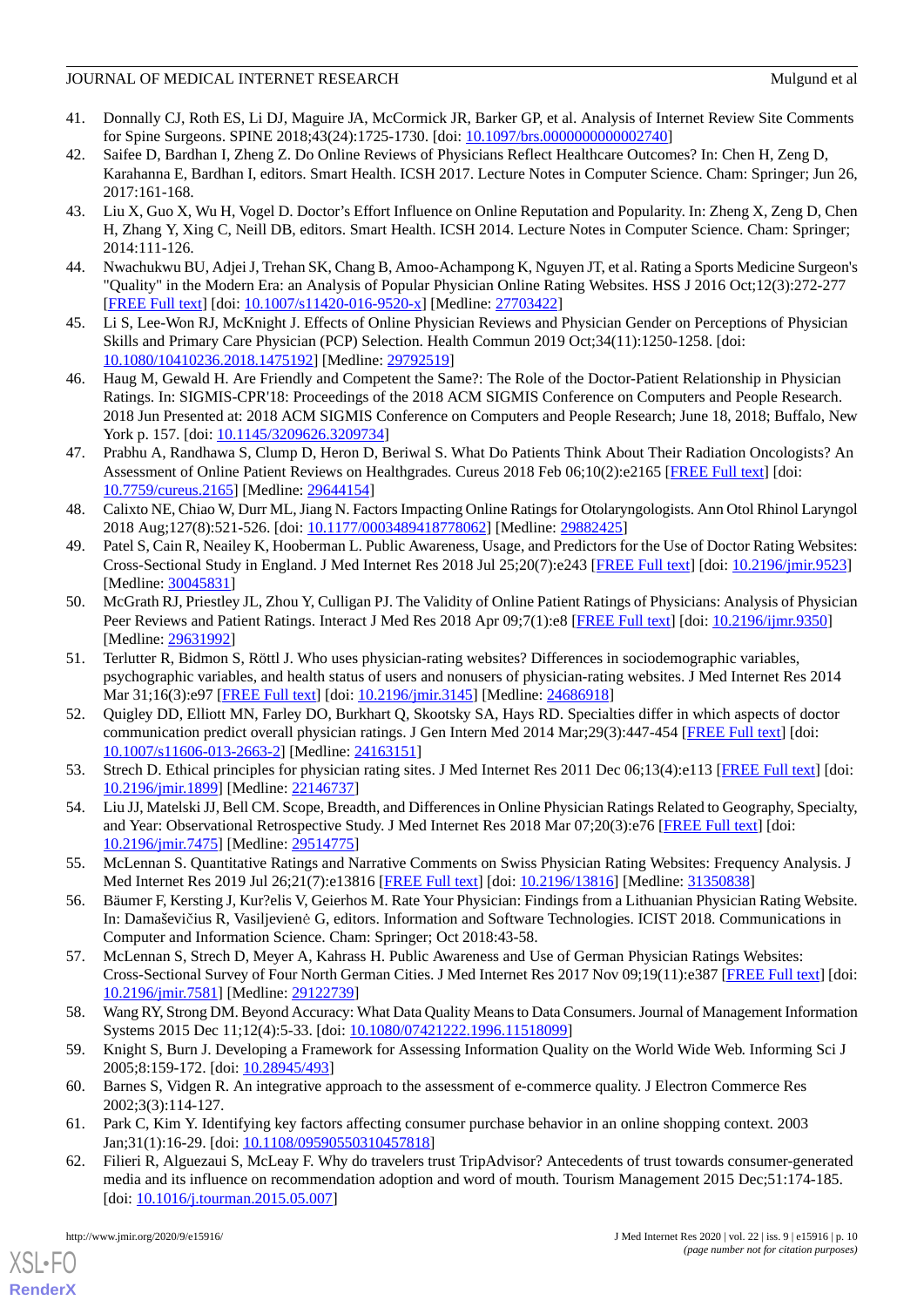#### JOURNAL OF MEDICAL INTERNET RESEARCH Mulgund et al.

- <span id="page-10-0"></span>63. Kahn MG, Raebel MA, Glanz JM, Riedlinger K, Steiner JF. A pragmatic framework for single-site and multisite data quality assessment in electronic health record-based clinical research. Med Care 2012 Jul;50 Suppl:S21-S29 [\[FREE Full](http://europepmc.org/abstract/MED/22692254) [text](http://europepmc.org/abstract/MED/22692254)] [doi: [10.1097/MLR.0b013e318257dd67\]](http://dx.doi.org/10.1097/MLR.0b013e318257dd67) [Medline: [22692254](http://www.ncbi.nlm.nih.gov/entrez/query.fcgi?cmd=Retrieve&db=PubMed&list_uids=22692254&dopt=Abstract)]
- <span id="page-10-2"></span><span id="page-10-1"></span>64. Yaari E, Baruchson-Arbib S, Bar-Ilan J. Information quality assessment of community generated content: A user study of Wikipedia. Journal of Information Science 2011 Aug 15;37(5):487-498. [doi: [10.1177/0165551511416065\]](http://dx.doi.org/10.1177/0165551511416065)
- 65. Liberati A, Altman DG, Tetzlaff J, Mulrow C, Gøtzsche PC, Ioannidis JP, et al. The PRISMA statement for reporting systematic reviews and meta-analyses of studies that evaluate health care interventions: explanation and elaboration. J Clin Epidemiol 2009 Oct;62(10):e1-34 [\[FREE Full text\]](https://linkinghub.elsevier.com/retrieve/pii/S0895-4356(09)00180-2) [doi: [10.1016/j.jclinepi.2009.06.006](http://dx.doi.org/10.1016/j.jclinepi.2009.06.006)] [Medline: [19631507\]](http://www.ncbi.nlm.nih.gov/entrez/query.fcgi?cmd=Retrieve&db=PubMed&list_uids=19631507&dopt=Abstract)
- <span id="page-10-4"></span><span id="page-10-3"></span>66. Moher D, Liberati A, Tetzlaff J, Altman DG, PRISMA Group. Preferred reporting items for systematic reviews and meta-analyses: the PRISMA statement. PLoS Med 2009 Jul 21;6(7):e1000097 [[FREE Full text](https://dx.plos.org/10.1371/journal.pmed.1000097)] [doi: [10.1371/journal.pmed.1000097](http://dx.doi.org/10.1371/journal.pmed.1000097)] [Medline: [19621072](http://www.ncbi.nlm.nih.gov/entrez/query.fcgi?cmd=Retrieve&db=PubMed&list_uids=19621072&dopt=Abstract)]
- <span id="page-10-5"></span>67. Shine D. Risk-adjusted mortality: problems and possibilities. Comput Math Methods Med 2012;2012:829465 [[FREE Full](https://doi.org/10.1155/2012/829465) [text](https://doi.org/10.1155/2012/829465)] [doi: [10.1155/2012/829465\]](http://dx.doi.org/10.1155/2012/829465) [Medline: [22474540](http://www.ncbi.nlm.nih.gov/entrez/query.fcgi?cmd=Retrieve&db=PubMed&list_uids=22474540&dopt=Abstract)]
- <span id="page-10-6"></span>68. Krumholz HM, Lin Z, Drye EE, Desai MM, Han LF, Rapp MT, et al. An Administrative Claims Measure Suitable for Profiling Hospital Performance Based on 30-Day All-Cause Readmission Rates Among Patients With Acute Myocardial Infarction. Circ Cardiovasc Qual Outcomes 2011 Mar;4(2):243-252. [doi: [10.1161/circoutcomes.110.957498](http://dx.doi.org/10.1161/circoutcomes.110.957498)]
- <span id="page-10-7"></span>69. Daskivich T, Houman J, Fuller G, Black J, Kim H, Spiegel B. Online physician ratings fail to predict actual performance on measures of quality, value, and peer review. J Am Med Inform Assoc 2018 Apr 01;25(4):401-407. [doi: [10.1093/jamia/ocx083](http://dx.doi.org/10.1093/jamia/ocx083)] [Medline: [29025145](http://www.ncbi.nlm.nih.gov/entrez/query.fcgi?cmd=Retrieve&db=PubMed&list_uids=29025145&dopt=Abstract)]
- <span id="page-10-8"></span>70. Trehan SK, Nguyen JT, Marx R, Cross MB, Pan TJ, Daluiski A, et al. Online Patient Ratings Are Not Correlated with Total Knee Replacement Surgeon-Specific Outcomes. HSS J 2018 Jul;14(2):177-180 [[FREE Full text](http://europepmc.org/abstract/MED/29983660)] [doi: [10.1007/s11420-017-9600-6\]](http://dx.doi.org/10.1007/s11420-017-9600-6) [Medline: [29983660](http://www.ncbi.nlm.nih.gov/entrez/query.fcgi?cmd=Retrieve&db=PubMed&list_uids=29983660&dopt=Abstract)]
- <span id="page-10-9"></span>71. Emmert M, Adelhardt T, Sander U, Wambach V, Lindenthal J. A cross-sectional study assessing the association between online ratings and structural and quality of care measures: results from two German physician rating websites. BMC Health Serv Res 2015 Sep 24;15:414 [\[FREE Full text\]](https://bmchealthservres.biomedcentral.com/articles/10.1186/s12913-015-1051-5) [doi: [10.1186/s12913-015-1051-5](http://dx.doi.org/10.1186/s12913-015-1051-5)] [Medline: [26404452\]](http://www.ncbi.nlm.nih.gov/entrez/query.fcgi?cmd=Retrieve&db=PubMed&list_uids=26404452&dopt=Abstract)
- <span id="page-10-10"></span>72. Savović J, Weeks L, Sterne JA, Turner L, Altman DG, Moher D, et al. Evaluation of the Cochrane Collaboration's tool for assessing the risk of bias in randomized trials: focus groups, online survey, proposed recommendations and their implementation. Syst Rev 2014 Apr 15;3:37 [\[FREE Full text\]](https://systematicreviewsjournal.biomedcentral.com/articles/10.1186/2046-4053-3-37) [doi: [10.1186/2046-4053-3-37](http://dx.doi.org/10.1186/2046-4053-3-37)] [Medline: [24731537](http://www.ncbi.nlm.nih.gov/entrez/query.fcgi?cmd=Retrieve&db=PubMed&list_uids=24731537&dopt=Abstract)]
- 73. Kitchenham B, Charters S. Guidelines for performing Systematic Literature Reviews in Software Engineering. Technical Report EBSE 2007-001, Keele University and Durham University Joint Report. 2007. URL: [https://userpages.uni-koblenz.de/](https://userpages.uni-koblenz.de/~laemmel/esecourse/slides/slr.pdf) [~laemmel/esecourse/slides/slr.pdf](https://userpages.uni-koblenz.de/~laemmel/esecourse/slides/slr.pdf) [accessed 2020-09-19]

## **Abbreviations**

**AQ:** accessibility data quality **CQ:** contextual data quality **e-WOM:** electronic word of mouth **GDPR:** General Data Protection Regulation **IQ:** intrinsic data quality **PRW:** physician-rating website **RQ:** representational data quality

*Edited by T Kool; submitted 19.08.19; peer-reviewed by S Bidmon, R Terlutter, B Ranard; comments to author 08.10.19; revised version received 24.04.20; accepted 13.08.20; published 28.09.20*

*Please cite as: Mulgund P, Sharman R, Anand P, Shekhar S, Karadi P Data Quality Issues With Physician-Rating Websites: Systematic Review J Med Internet Res 2020;22(9):e15916 URL: <http://www.jmir.org/2020/9/e15916/> doi: [10.2196/15916](http://dx.doi.org/10.2196/15916) PMID: [32986000](http://www.ncbi.nlm.nih.gov/entrez/query.fcgi?cmd=Retrieve&db=PubMed&list_uids=32986000&dopt=Abstract)*

©Pavankumar Mulgund, Raj Sharman, Priya Anand, Shashank Shekhar, Priya Karadi. Originally published in the Journal of Medical Internet Research (http://www.jmir.org), 28.09.2020. This is an open-access article distributed under the terms of the Creative Commons Attribution License (https://creativecommons.org/licenses/by/4.0/), which permits unrestricted use, distribution, and reproduction in any medium, provided the original work, first published in the Journal of Medical Internet Research, is